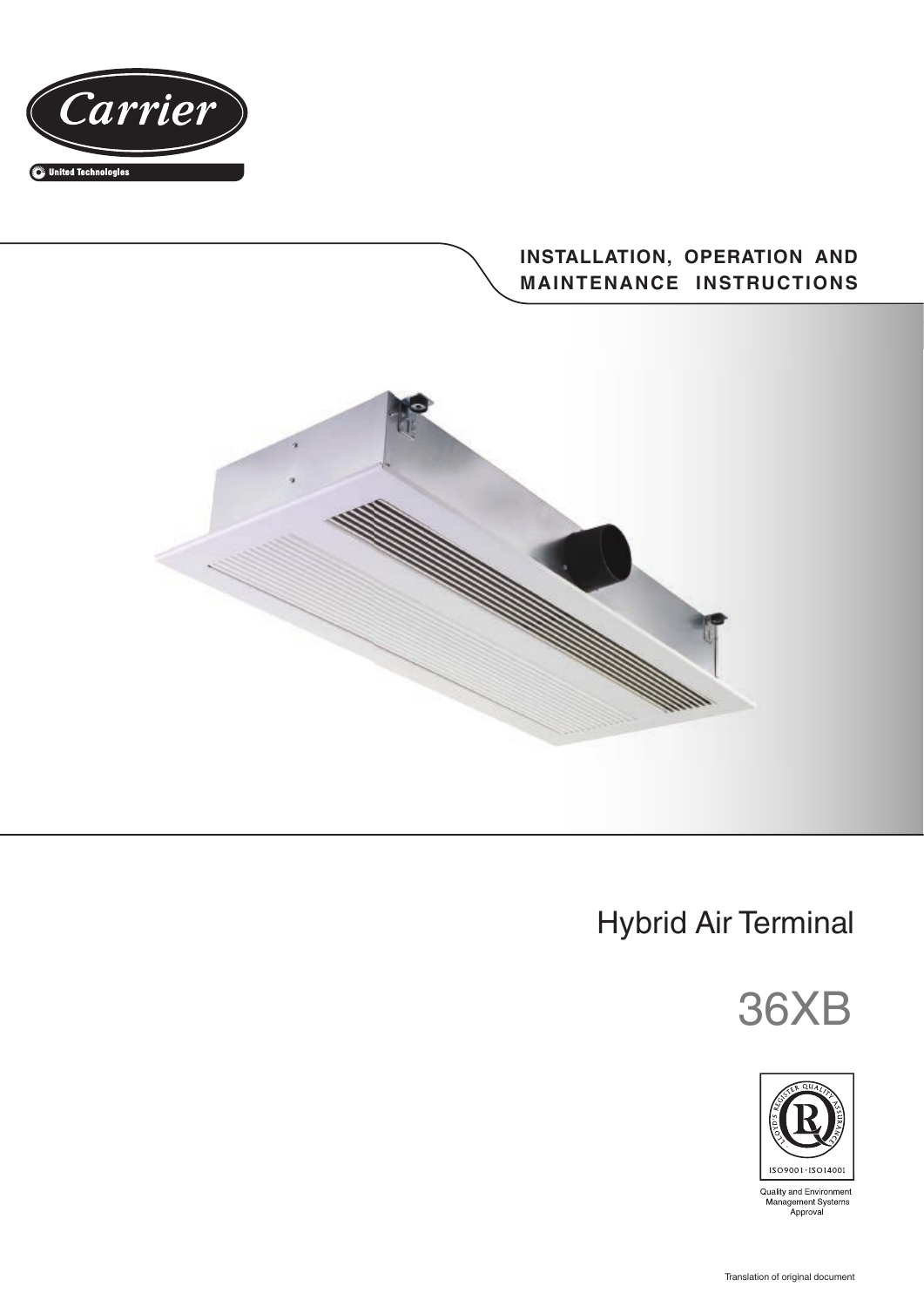#### **CONTENTS**

| -10 |
|-----|
| 10  |
| -10 |
| 10  |
| -10 |
|     |
|     |
|     |
|     |
|     |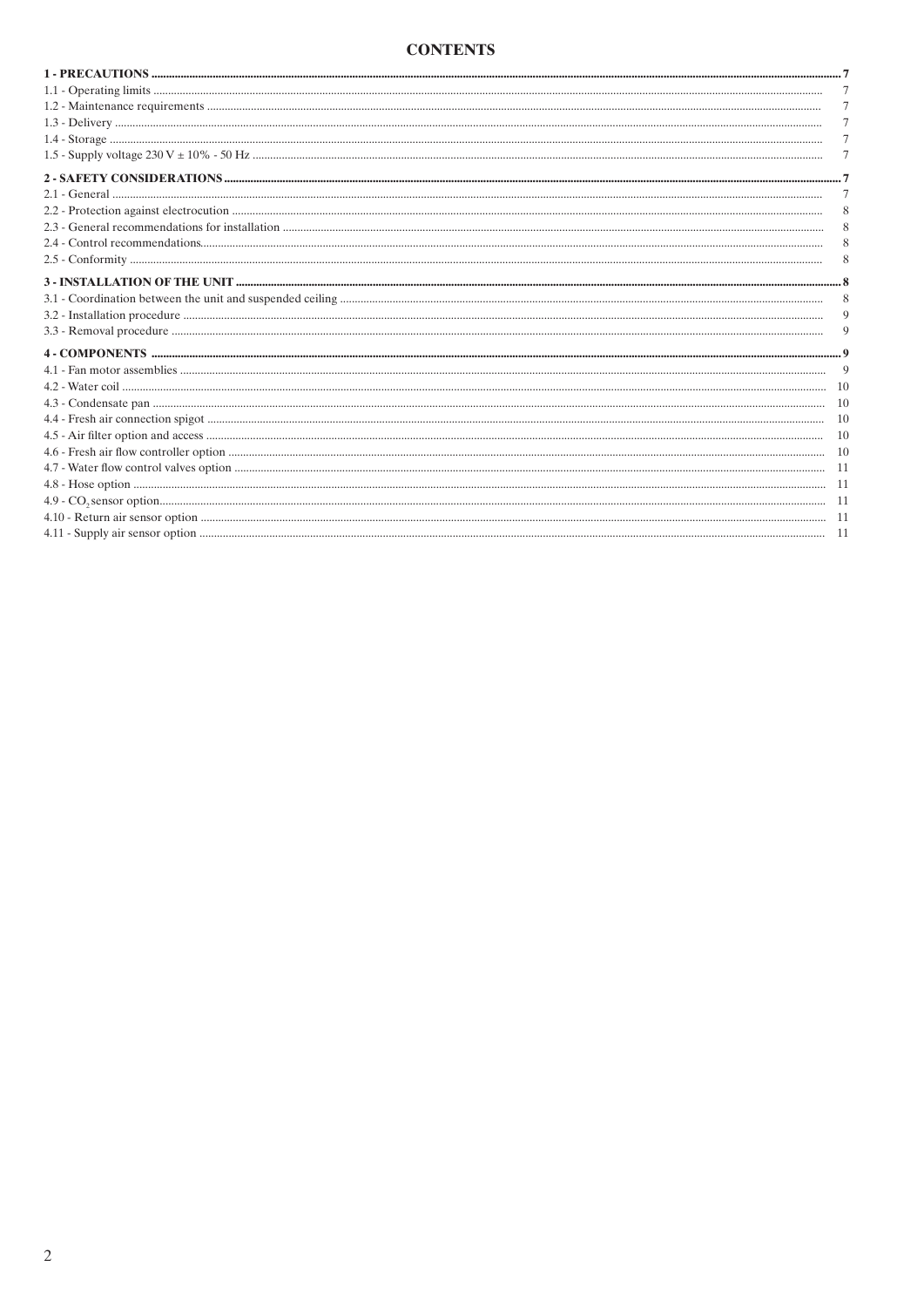













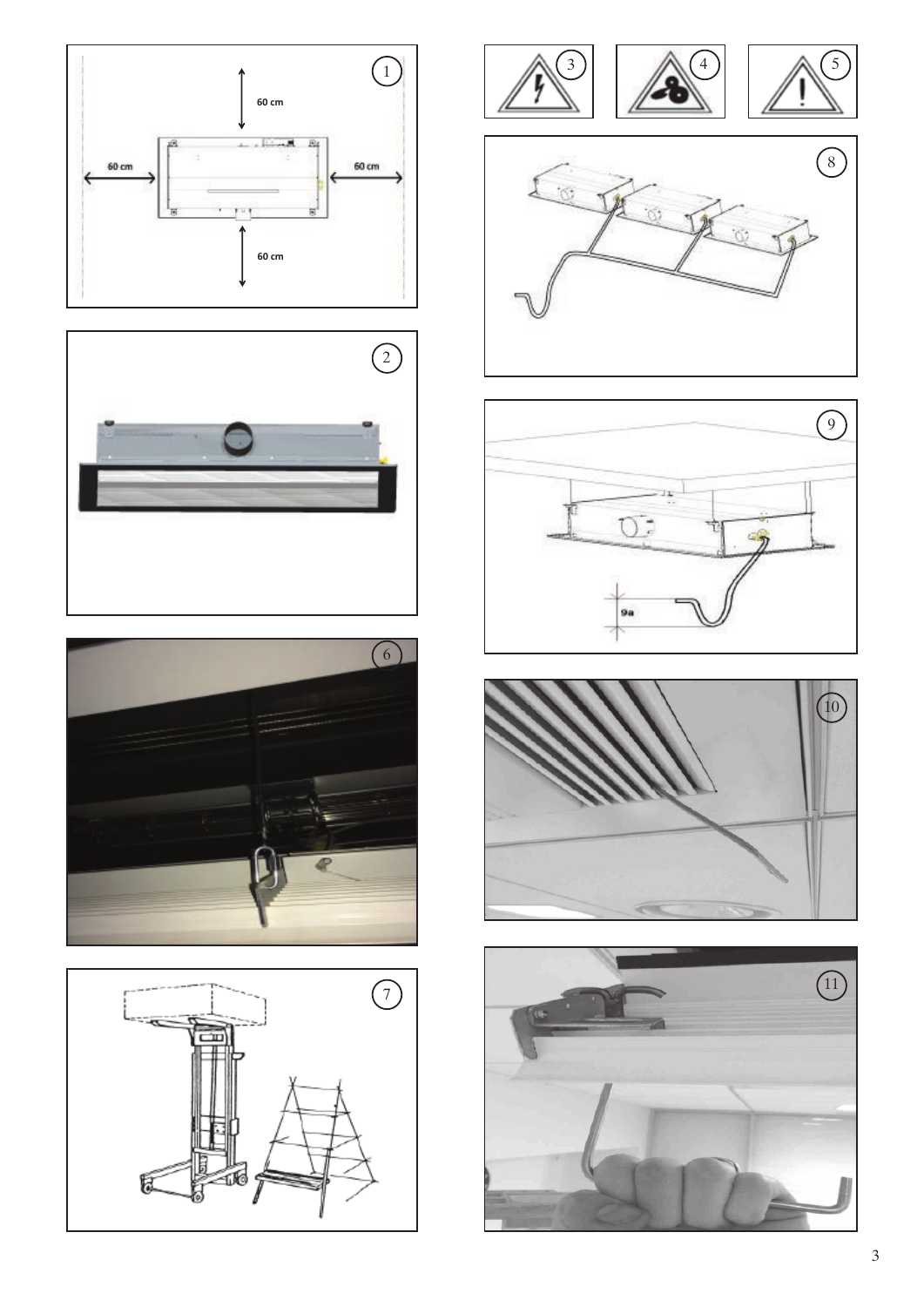





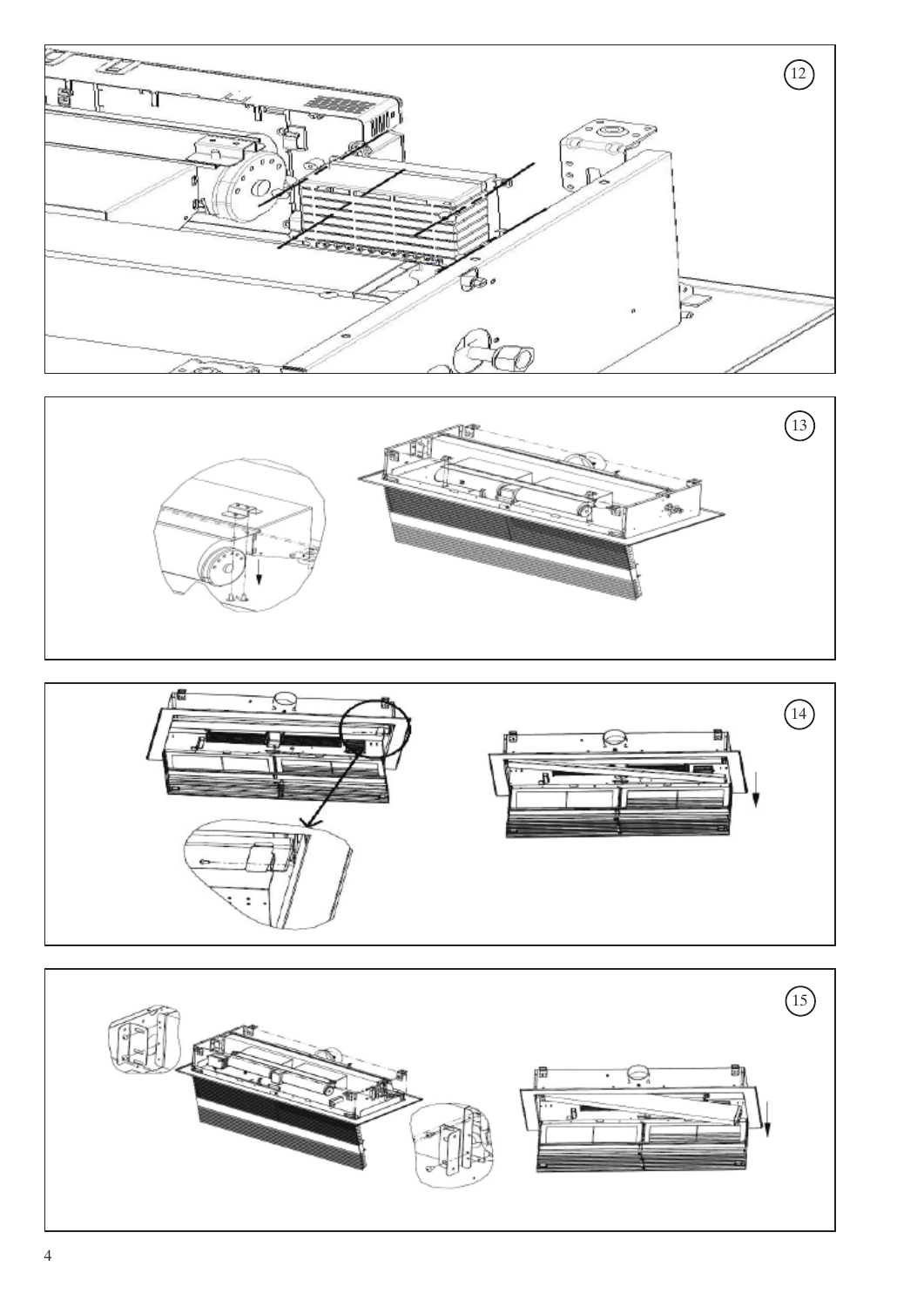





16b

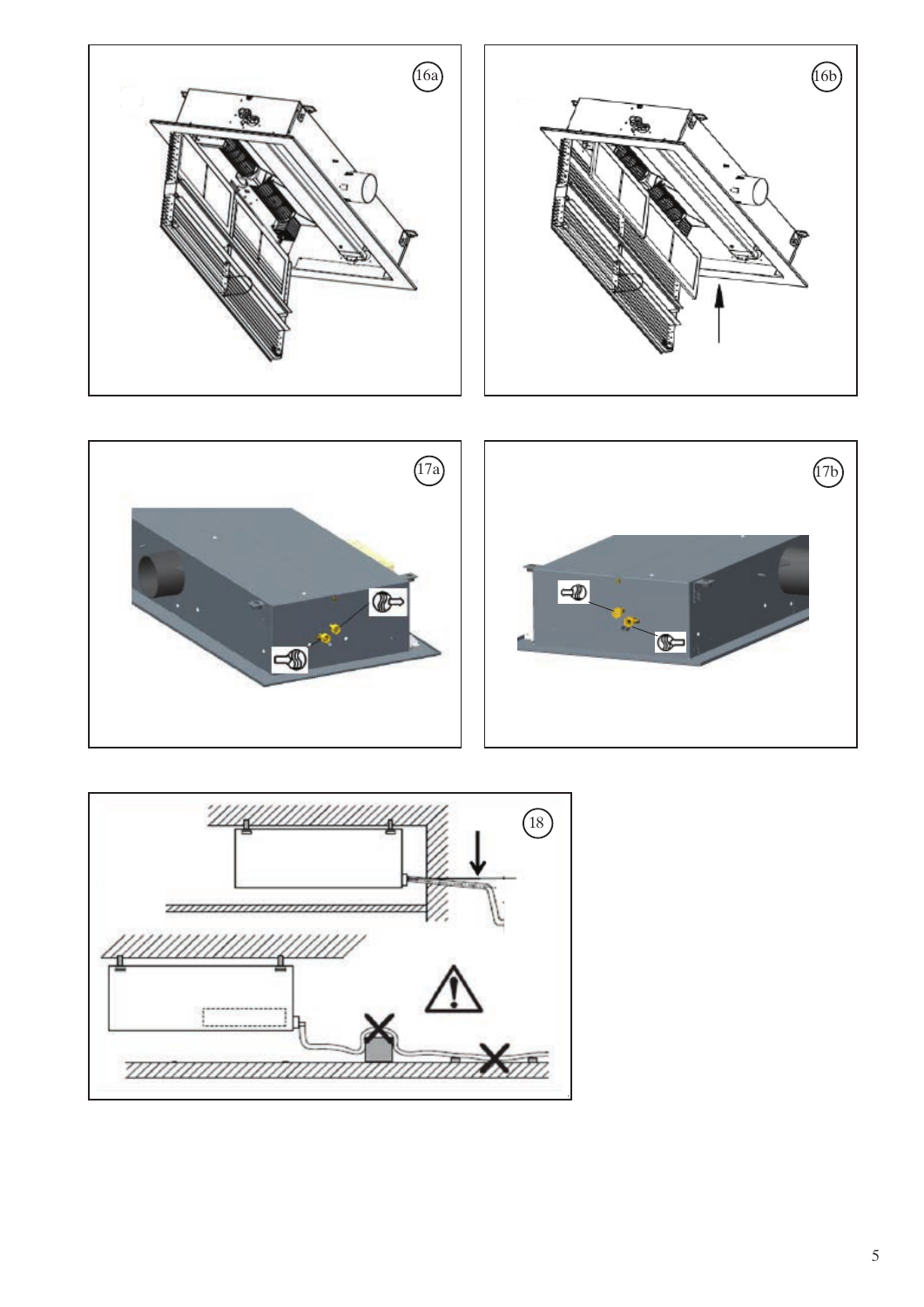#### **Figure titles and key:**

- 1 Clearances for maintenance<br>2 Grille opening position
- 2 Grille opening position<br>3 "Electrical hazard" picto
- "Electrical hazard" pictogram
- "Danger to hands" pictogram
- "General danger" pictogram
- Safety device (to prevent the grille falling)
- Lifting and installation in the suspended ceiling Connecting multiple units to the same drainage manifold
- Condensate drain pipe
- 9a Siphon (height greater than 50mm)
- Procedure for opening the grille
- Procedure for opening the grille
- 12 Removal of the electronic board from the fan motor assembly
- Removal of the fan motor assembly
- Removal of the condensate pan
- Removal of the water coil 16 Replacement of the filter
- 17 Water inlet/outlet
	- 17a Left-hand connections
	- 17b Right-hand connections
- Condensate drainage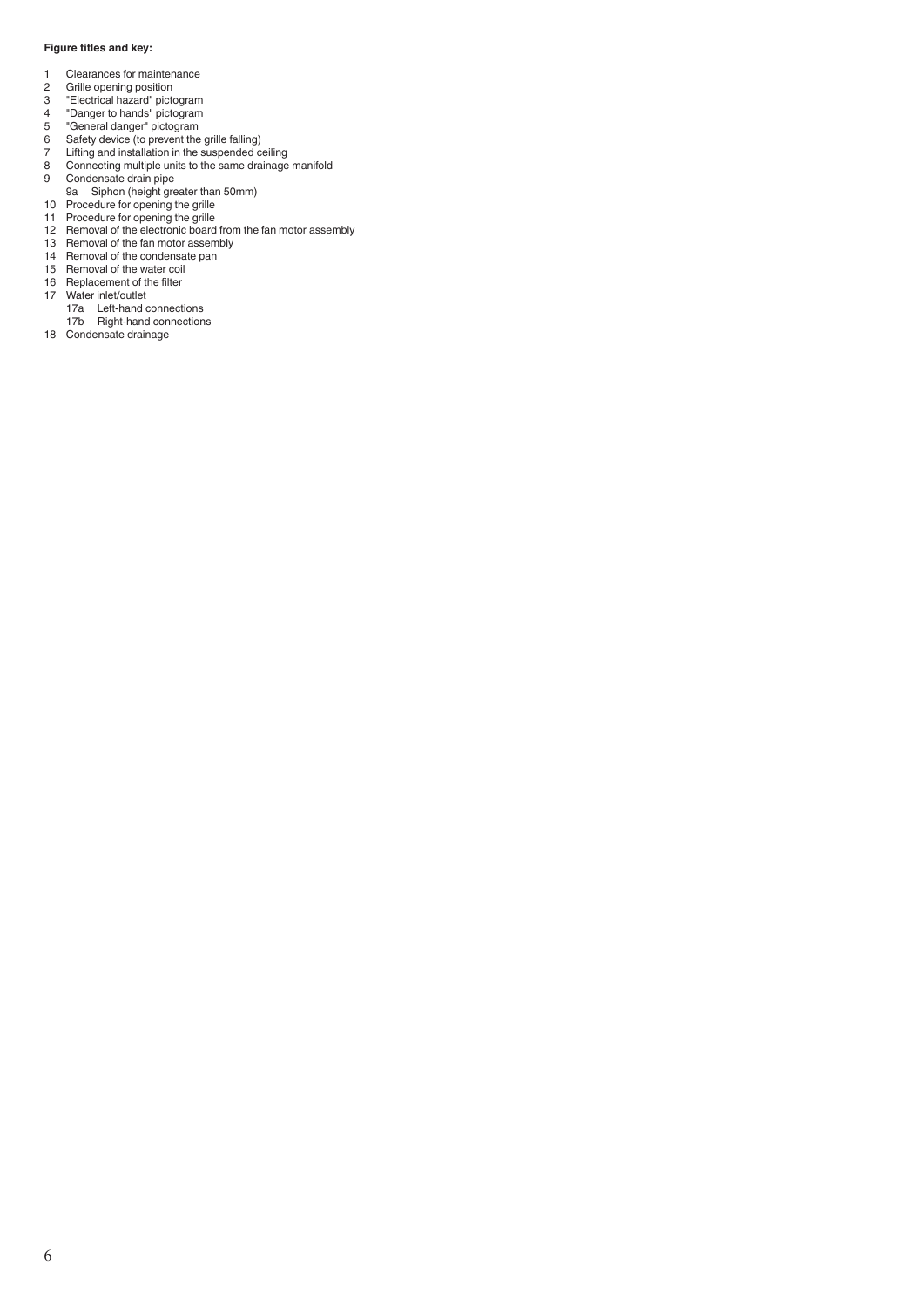# **1.1 - Operating limits**

# **1.1.1 - Cooling mode**

The minimum recommended primary air supply temperature is 12°C when the unit is installed in a room with temperature 27°C (dry bulb) and 65% RH (relative humidity).

# **1.1.2 - Heating mode**

Carrier recommends that the supply air temperature is kept below 35°C in order to avoid the risk of stratification.

# **1.1.3 - Operating environment**

The hybrid 36XB Air Terminal has been designed to operate in an 'urban' indoor atmosphere, which is a non-corrosive, dust-free and non-marine environment. The chemical concentrations given below must not be exceeded in any circumstances:

- $SO_2$  < 0.02 ppm<br>• H S < 0.02 ppm
- $H_2\overline{S}$ <br>• NO  $< 0.02$  ppm
- $\overline{NO}, \overline{NO}_2$  < 1 ppm<br>•  $\overline{NH}_2$  < 6 ppm
- $NH_3 \to 6$  ppm<br>•  $N \Omega \to 0.25$  pm
- $N_{2}O$  $< 0.25$  ppm

Do not install the unit in atmospheres which contain flammable gases, or acid or alkaline products. The copper/ aluminium air coil and the internal components could suffer irreparable corrosion.

# **1.1.4 - Recommended water quality for water coils**

Once installation is complete, then each year, it is recommend that the water is analysed for bacteria (detection of ferro-bacteria, H2S-producing and sulphatereducing bacteria) and chemicals (in order to avoid problems due to corrosion and scaling).

The water circuit must include the elements required for water treatment: filters, additives, intermediate exchangers, purges, vents, isolation valve, etc., based on the results of the analysis.

The results of the analysis must correspond to the values given below:

| • Total hardness in mmol/l: | $1 < \text{mmol/l} < 1.5$            |
|-----------------------------|--------------------------------------|
| $\bullet$ Chloride [CL]     | $< 10$ mg/litre                      |
| • Sulphate $[SO_4^2]$       | $<$ 30 mg/litre                      |
| • Nitrate $[NO_3]$          | $= 0$ mg/litre                       |
| · Dissolved iron:           | $< 0.5$ mg/litre                     |
| • Dissolved oxygen:         | $4 <$ [O <sub>2</sub> ] < 9 mg/litre |
| • Carbon dioxide $[CO2]$    | $<$ 30 mg/litre                      |
| • Resistivity               | $20$ Ohm $\cdot$ m < Resistivity     |
|                             | $< 50$ Ohm $\cdot$ m                 |
| pΗ                          | 6.9 < pH < 8                         |

#### **1.2 - Maintenance requirements**

The installer must leave sufficient space around the unit to facilitate maintenance: Fig 1. The installer must also provide access to the control components, power connection and fresh air duct: Fig. 1.

Some components are accessed by opening the air diffusion grille.

During any intervention, it is essential that the safety system is put back in place: Fig. 6.

# **1.2.1 – Procedure for opening the grille.**

The grille is held in place at two points, at each end of the diffuser in the supply air zone: Fig 2

- Insert the special Carrier tool (ref: 36XB500085M-) in the third slot on the supply air side: Fig 10
- Pull downwards until the grille opens on the left-hand side and then carry out the same operation on the right-hand side: Fig 11
- Remove the safety device.

To close the grille, the safety device must be put back in place and the grille pushed fully back in.

#### *Note: The grille must only be opened with the Carrier tool specially provided: Fig.10 and 11.*

*If this instruction is not observed, Carrier cannot be held liable for any damage to the unit or to its appearance or injury to persons caused by incorrect handling.*

# **1.3 - Delivery**

Once received, check the condition of the equipment; if any damage caused during transport is observed, the resulting claims must be sent to the shipping company in writing. Only unpack when final installation is to take place, and do so as close as possible to the installation location. Do not place heavy tools on the package whilst waiting.

# **1.4 - Storage**

The units will be delivered on a pallet, and must be stored in a sheltered, dry location.

# **1.5 - Supply voltage 230 V ± 10% - 50 Hz**

Check that the supply voltage and frequency match those on the unit nameplate.

*CAUTION: Carrier will invalidate the warranty if these points are not respected, or if modifications have been made to the original electrical connections.*

# **2 - SAFETY CONSIDERATIONS**

*NOTE: before performing any work on the unit, disconnect the power to the unit and to any accessories.*

# **2.1 - General**

Installing, commissioning and servicing of the various system components (unit, control system, hot and cold water system, air distribution system) can be dangerous unless certain aspects of the installation, such as the presence of mains electricity or the presence of hot or cold water in the air treatment equipment, are taken into account. Only appropriately trained and qualified technicians and installers are authorised to install and commission this equipment.

During servicing work, it is essential to apply all recommendations and instructions given in the maintenance manuals, on labels or in the instructions delivered with the equipment, and to comply with any other relevant instructions.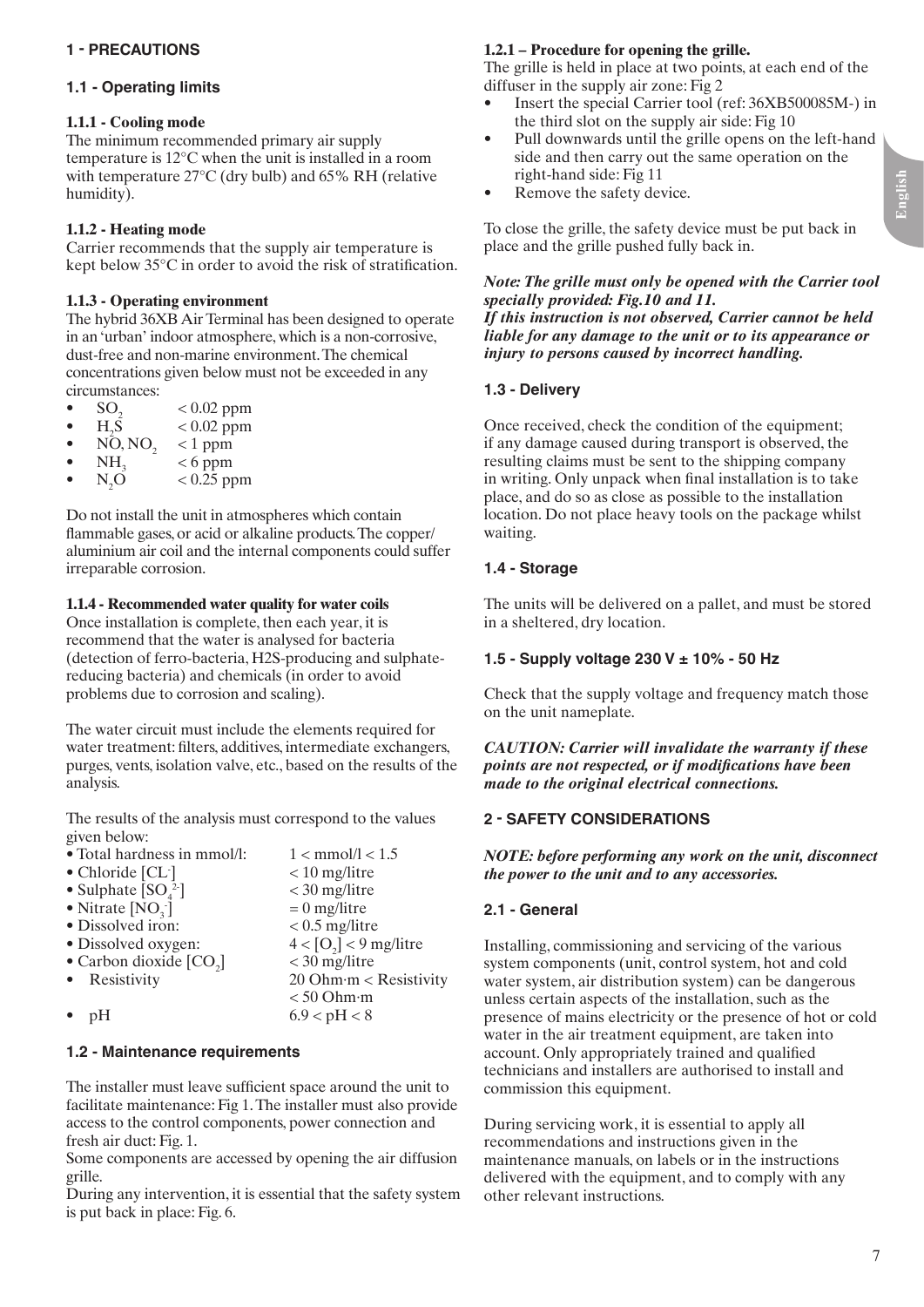Definition of the pictograms used:

- Electrical hazard: Fig. 3
- Danger to hands: Fig. 4
- General danger: Fig. 5

Comply with all safety rules and regulations currently in force. Use safety goggles and safety gloves. Take care when moving or positioning the equipment.

#### **2.2 - Protection against electrocution**

Only electricians qualified to the level recommended by the IEC (International Electrotechnical Commission) in its standard IEC 364, corresponding to Europe HD 384, France NFC 15 100 and UK IEE Wiring Regulations, may access the electrical components. In particular, it is mandatory that all power supplies to the unit are switched off before any work is carried out. Switch off the main power supply using the disconnection device (not supplied by Carrier).

*IMPORTANT: The constituent components of the various control systems available include electronics. As such, they may generate or be harmed by electromagnetic interference unless they are installed and used in accordance with these instructions. The components making up these control loops conform to the electromagnetic compatibility requirements for residential, commercial and light industrial environments. They also comply with the low-voltage directive.*

#### **2.3 - General recommendations for installation**

*IMPORTANT: controllers must have a disconnection device upstream (for example a double-pole circuit breaker). If necessary, an easily accessible emergency stop device (such as a punch-button switch) must cut off the power to all devices. They must be sized and installed as per the recommendations of IEC 364, corresponding to Europe HD 384, France NFC 15 100 and UK IEE Wiring Regulations. These devices are not supplied by Carrier.*

As a general measure, the following rules must be applied:

| Overcurrent protection upstream      |             |
|--------------------------------------|-------------|
| Device without electrical heater     | T2A         |
| Device with electrical heater <2000W | <b>T10A</b> |
| Device with electrical heater >2000W | <b>T16A</b> |

- Units must be provided with earth leakage current protection upstream (not supplied by Carrier).
- A light-coloured marking must be made on the disconnect device to show the devices connected to it.
- The wiring of the components which make up the different control systems and the communication buses must be carried out in accordance with the latest rules and regulations by professional installers.
- The power supply cable must be double insulated and secured with a pull-out resistant fastener, or the cable tie supplied with the Carrier digital controller. The power supply cable must be clamped on the outer insulation.
- The constituent components of these various control loops must be installed in an environment which complies with their index of protection (IP).
- The maximum level of pollution is normally pollutant (level 2) and installation category II.
- The low-voltage wiring (communication bus) must be kept physically separate from the power wiring.
- In order to avoid interference with the communication links:
	- Keep low-voltage wiring away from power cables and avoid using the same cable run (a maximum of 300 mm must be shared with the 230 VAC, 30 A cable).
	- Do not pass low-voltage wires through loops in the power cables.
	- Do not connect heavy inductive loads to the same electrical supply (circuit breaker) used by controller or power module equipment.
	- Use the screened cable type recommended by Carrier and make sure all cables are connected to the controllers and power modules.

#### **2.4 - Recommendation relating to the 36XB Hybrid Air Terminal control**

*IMPORTANT: It is not permitted to connect several 36XB units to the same control device (wall thermostat, electronic NTC, etc.).*

#### **2.5 - Conformity**

This equipment has been declared compliant with the essential requirements of the following directives:

- • Electromagnetic compatibility: 2004/108/EEC
- Low-voltage directive: 2006/95/EEC.

# **3 - INSTALLATION of the UNIT**

#### **3.1 - Coordination between the unit and suspended ceiling**

The positioning must not create an obstacle that may lead to an unequal distribution and/or return flow of the air. The ceiling must be sufficiently even to allow simple installation of the unit, with no risks.

The supporting structure must be able to bear the weight of the unit and prevent deformation, failure or vibrations during operation.

*INSTALLATION PRECAUTIONS: When installing the unit, check that no construction debris remains in the ducts as this could cause damage to the unit.*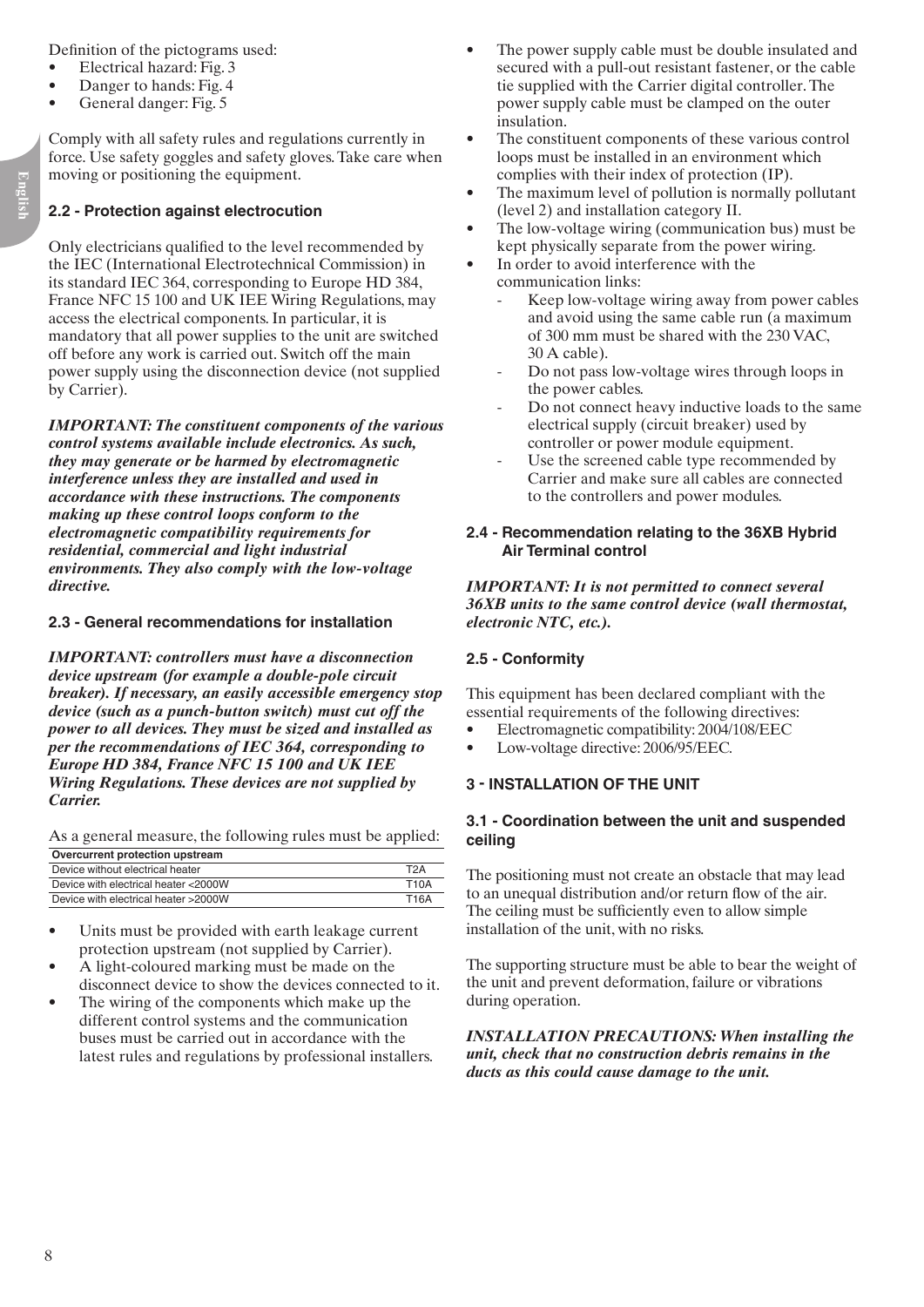# **English**

# **3.2 - Installation procedure**

- Place the 36XB on the ground, in the location where it is to be installed in the suspended ceiling. For installation in the suspended ceiling, a folding ladder and a lifting platform will facilitate installation of the units: Fig.7.
- Check that the clearances around the unit are sufficient to allow easy maintenance. Refer to the plans under "Maintenance requirements".
- Mark the position of the threaded rods in the ceiling (it may be a good idea to create a drilling template if there are several units to be installed). The method for securing the threaded rods, not supplied by Carrier, depends on the type of ceiling (maximum diameter of the threaded rod  $= 10$  mm). Once the threaded rods are anchored to the ceiling, screw in the first nuts.

#### *ATTENTION: Never lift the unit using the coil connections, the valves/hoses, wiring harnesses, or the condensate pan.*

Lift the unit and engage the threaded rods, fit the nuts and tighten them securely.

#### *NOTE: Do not fully tighten the nuts at this stage and do not lock the device against the tile (leave a space between the tile and the device). The nuts will be adjusted after the hose or pipe system has been connected and the unit levelled.*

At this point, adjust the position of the device; the device must be perfectly level.

#### Condensate drain pipe: Fig. 9.

Use a hose with an interior  $\phi$  of 16 mm and create a slope to ensure that the condensate pan can always drain freely, with no obstacles on the route: Fig.18. Provide a siphon of at least 50 mm (9a) to prevent gas or drain odours seeping into the suspended ceiling.

If multiple units are connected to the same manifold, a siphon should be used, see Figure 8. Before starting up the unit, check that the water flows correctly from the internal condensate pan by pouring water into it. If it does not, check that the pipe is tilted at the correct angle and look for potential causes of the problem encountered.

When the installation is ready (when the 36XB unit is secured to the ceiling, the air connections complete, the piping manifolds with isolation valves ready, and the electrical installation prepared), connect the piping (Carrier recommends using the flexible hoses which can be provided as accessories). Each hose is fitted with a 1/2" gas union nut, depending on the model. Remember to fit a gasket between the union nut and the stop valve (gasket not supplied by Carrier).

When all units are installed, open the isolating valves on the manifolds, and purge and then pressurise the circuits. To purge the coils, slightly undo the purge screws. The installation is now operational.

*ATTENTION: All valves and components connected to the unit on which condensation may form must be insulated (not supplied by Carrier).*

*NOTE: Only power up when all units are connected and earthed.*

#### **3.3 - Removal procedure**

#### *Disconnect the power for the device, using the circuit breaker (not supplied by Carrier) fitted for this purpose during installation.*

- Disconnect the power supply and connection cables.
- Close the isolation valve on the manifolds.
- Drain the isolated unit using the purge device provided.
- Disconnect the hydraulic hoses by unscrewing the union nuts.

#### *ATTENTION: As the hydraulic hoses are not fitted with valves, ensure a container is provided for draining the coil.*

- Disconnect the fresh air intake duct.
- Disconnect the condensate drain hose and drain the siphon into a container.
- Gently raise the unit, and unscrew the 4 nuts on the threaded rods Lower the unit.

#### **4 - COMPONENTS**

#### **4.1 - Fan motor assemblies**

#### **4.1.1 - Removal procedure for the fan assembly**

#### *CAUTION: Before any work on this product, it is essential that the power supply to the unit is disconnected.*

If the fan motor assembly is not functioning correctly, the entire fan motor assembly must be removed and replaced:

- Open the grille: Fig. 10-11
- Remove the safety device: Fig 6
- Disconnect the fan motor assembly electrical connections (power and control for variable speed motor).
- Remove the electronic control unit from the fan (secured by screws): Fig. 12
- Remove the 4 screws supporting the fan: Fig. 13
- Detach the complete fan motor assembly.
- Once work is complete, refit the assembly in the reverse order to removal.

#### *NOTE: Ensure that the fan wheels are not damaged when removing/replacing the fan motor assembly, as this can affect balance.*

For a variable speed motor, ensure that the power cable is separated from the control cable, and keep them as far apart as possible.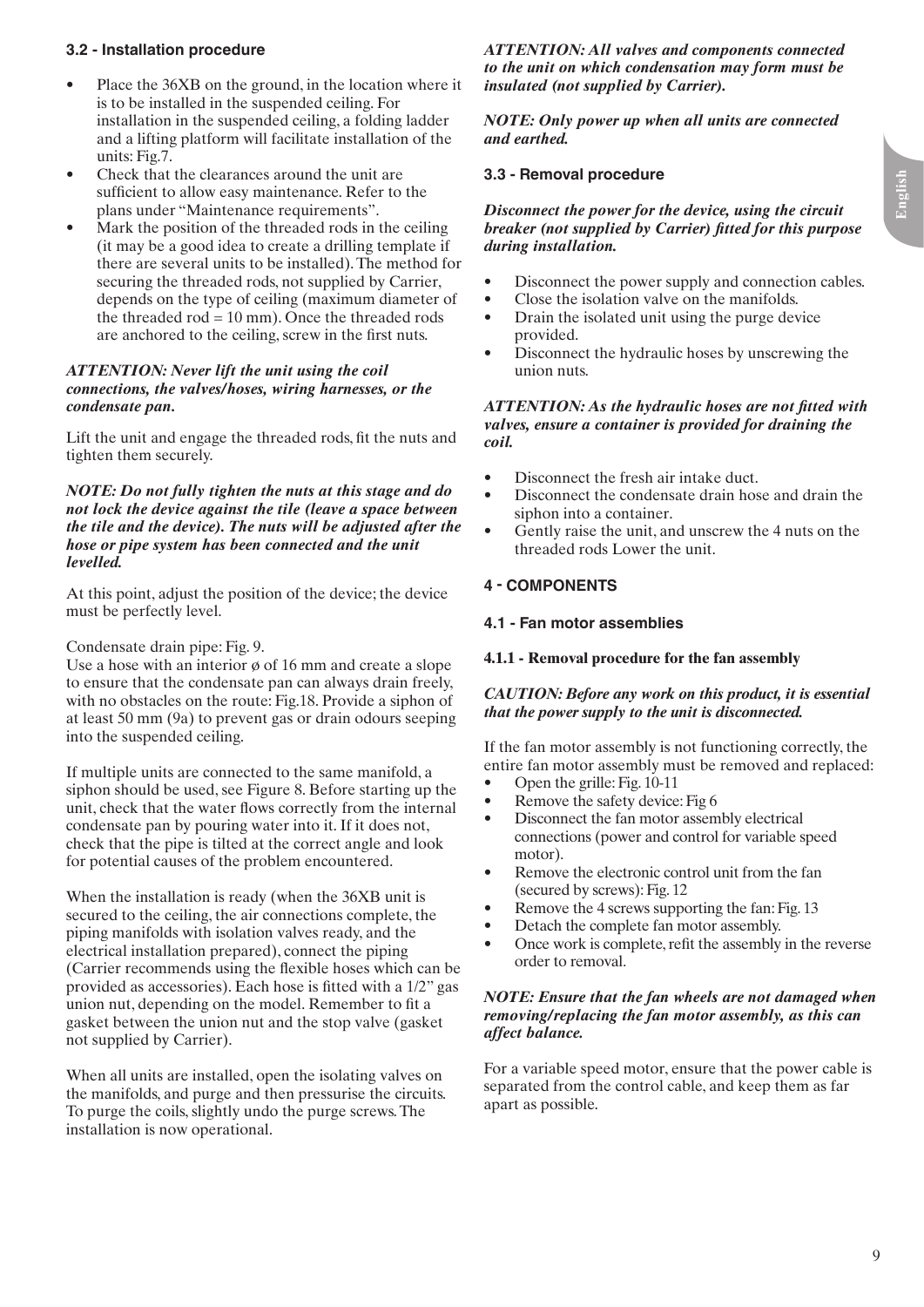#### **4.2 - Water coil**

#### **4.2.1 - Removal procedure for the water coil**

#### *CAUTION: Before any work, it is essential that the power supply to the device is disconnected.*

- Close the isolation valves on the manifolds.
- Drain the isolated unit using the purge device provided.
- Disconnect the hydraulic hoses by unscrewing the union nuts.
- Remove the actuators, taking care to mark the cold valve and hot valve.
- Disconnect the condensate drain hose held in place by a collar (not supplied by Carrier).
- Remove the water flow control valve bodies. Depending on the configuration of the 36XB, the valve coupling may be fitted with a hot/cold changeover switch which must not be removed.
- Open the grille: Fig. 10-11.
- Remove the safety device: Fig 6.
- Remove the bracket for the condensate pan, then the pan itself: Fig. 14.
- Remove the four retaining screws for the water coil: Fig. 15.
- After work on the pan/coil assembly is complete, refit the assembly in the reverse order to removal, ensuring that all the gaskets are replaced (new gaskets fitted) and that the coil inlet/outlet connections have been made water-tight using a suitable sealing compound.
- Purge all air from the coil during refilling.

*ATTENTION: It is recommended that the valve bodies are tightened on the coils with great care (25 N*·*m is sufficient) to ensure no damage is caused.*

#### **4.2.2 - Water inlet/outlet positions**

Water inlets/outlets, all sizes: Fig. 17 Left-hand connections: Fig 17a Right-hand connections: Fig 17b.

*ATTENTION: Ensure the flow direction indicated by an arrow on the valves is observed, based on the connection and type of valve.*

#### **4.3 - Condensate pan**

#### **4.3.1 - Removal procedure for the condensate pan:**

*CAUTION: Before any work, it is essential that the power supply to the device is disconnected.*

- Open the grille: Fig. 10-11
- Remove the safety device: Fig 6
- Remove the condensate drain piping
- Remove the bracket for the condensate pan, then the pan itself:
	- Fig. 14.
- Once work on the assembly is complete, refit the assembly in the reverse order to removal.

*Note: To clean the condensate pan, refer to the relevant local legislation.*

# **4.4 - Fresh air connection spigot**

This is fitted in place from inside the unit. The duct must be attached to the spigot using a clamp or adhesive; it must not be screwed in or riveted.

#### *ATTENTION: When the fresh air duct is fitted, make sure the spigot is fully inserted to ensure the best possible seal.*

Ensure that the maximum supply air temperature does not exceed 60°C.

Ensure that the device is not lifted using the spigot. Do not place any loads on this component, and take care not to damage it using tools or during installation.

# **4.5 - Air filter option and access**

#### **4.5.1 - Description**

The Carrier Hybrid Air Terminal can be equipped with a disposable filter as per standard EN 779. Fire classification for the medium is M1, metal wire frame.

The filter must be released when the grille is opened:

- Open the grille: Fig. 10-11
- Remove the safety device: Fig 6
- Remove the filters and replace them: Fig. 16
- Once work is complete, refit the assembly in the reverse order to removal.

#### **4.5.2 - Air filter replacement**

The filter must be replaced regularly. The service life of a filter depends on the level of clogging, which varies according to its conditions of use.

If a clogged filter is not replaced, the pressure drop increases and it may start to release its stored dust, adversely affecting the performance of the unit (reduction of the air flow rate).

#### **4.6 - Fresh air flow controller option**

The 36XB Hybrid Air terminal can be equipped (as an option) with a fresh air flow controller with a variable flow rate from 0 to 41.6 l/s (0 to 150 m<sup>3</sup>/h).

This is connected to the Carrier digital controller and can adjust the fresh air intake flow rate in two ways

- Either to a fixed flow rate set by the installer, which can be reconfigured as required
- Or based on the  $CO<sub>2</sub>$  rate; in this case, it is connected to a  $CO<sub>2</sub>$  sensor via the Carrier digital controller (the  $CO<sub>2</sub>$  sensor is located on the air return).

#### *NOTE: For a fresh air flow controller with a variable flow rate, the upstream pressure in the fresh air duct must be at least 180 Pa.*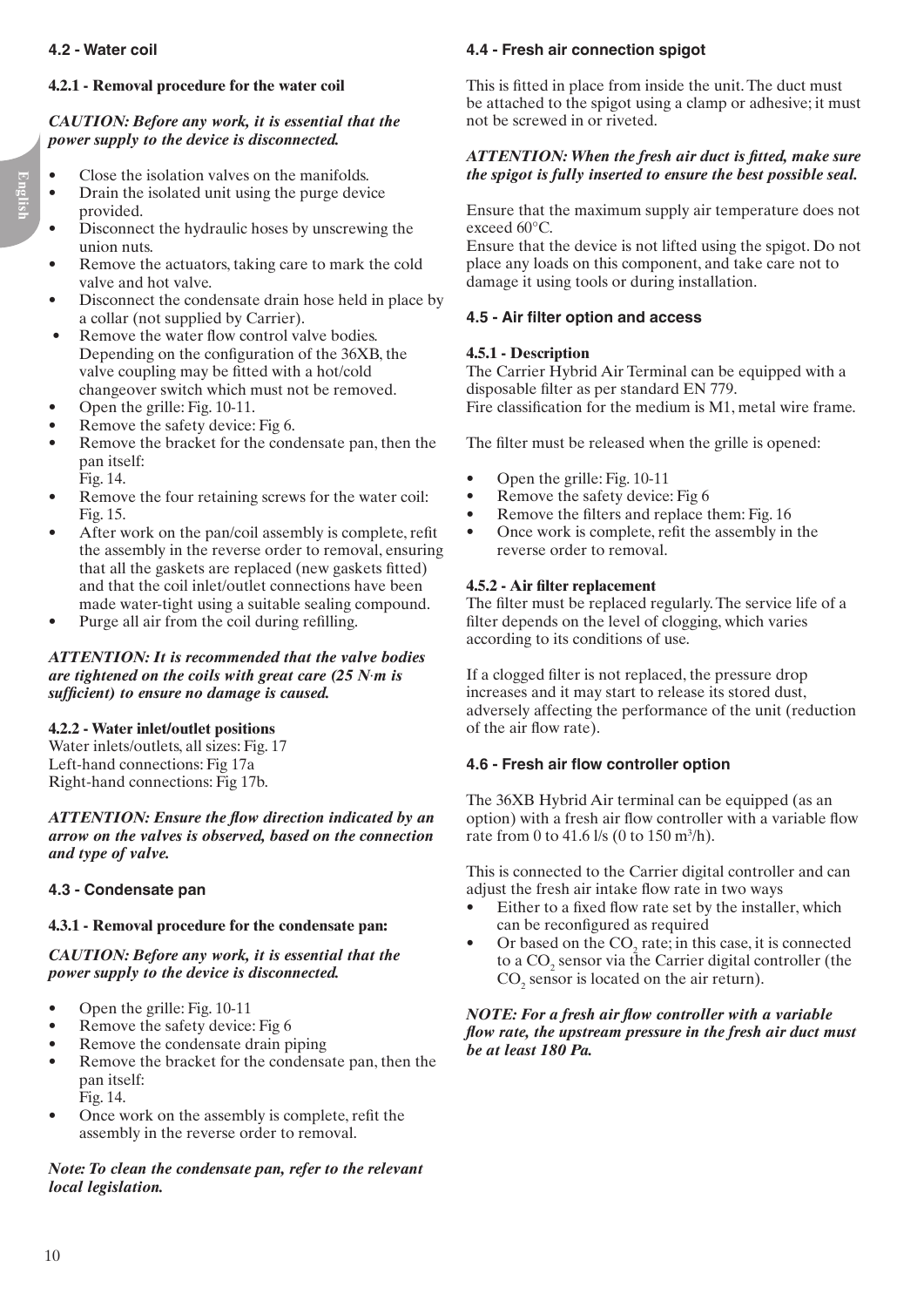#### **4.7 - Water flow control valves option**

The bodies of the valves are designed to withstand an operating pressure of 16 bar.

#### **4.7.1 - Valve actuator**

Carrier offers several types of actuator as a standard or special option:

- On/Off 230 VAC.
- 3-Point 230 VAC.
- On/Off 24 VAC.
- 3-Point 24 VAC.
- 0-10 VDC, supplied with 24 VAC.

*To enable the installation to be filled with water, the pipework to be hydraulically balanced and the units to be purged, the actuators must be powered so that valve opening can be requested, either via the wall thermostats, or by the BMS.*

#### **4.7.2 - Replacement procedure for the actuators**

The valve actuators on both the chilled water and/or hot water valves may be replaced if any fault is observed.

- Before any work, it is essential that the power supply to the device is disconnected.
- Disconnect the actuator power supply cable:
	- Actuator used with the digital controller Carrier:
		- Disconnect the power supply cable from the actuator equipped with a quick connector
	- Actuator used with the electronic thermostat:

 Remove the protective plastic cover held in place by 2 screws.

 Disconnect the power supply cable from the actuator connected to the quick connector; to do so, press the tab on the terminal in question with a screwdriver and pull out the wire.

Remove the actuator and then refit in the reverse order.

#### *ATTENTION: Tighten the actuator on the valve body using a maximum torque of 25 N*·*m.*

#### **4.7.3 - Replacement procedure for the valve bodies**

#### *CAUTION: Before any work, it is essential that the power supply to the device is disconnected.*

- Close the isolation valves in the pipework.
- Drain the isolated unit using the purge device provided.
- Disconnect the hydraulic hoses by unscrewing the union nuts.
- Uncouple the actuators, taking care to mark the cold valve and hot valve.
- Disconnect the condensate drain hose held in place by a collar (not supplied by Carrier).
- Remove the water flow control valve bodies. Depending on the configuration of the device, the valve coupling may be fitted with a hot/cold changeover switch which must not be removed.
- Fit the new valve body to the coil (fit new gaskets).
- Refit the condensate pan/coil assembly.
- Refit the actuators, taking care to ensure that they are correctly secured to the valve body.
- Reconnect the flexible hoses by screwing the union nuts back on. Tighten all the hydraulic connections ensuring that all the gaskets have been replaced and refitted (tightening torque: 20 Nm).
- Check that the water purge for the coil is in the closed position.
- Open the isolation valve on the manifolds and purge the coil.
- Power up the device once it has been confirmed that no leaks have occurred.

#### *ATTENTION: When fitting the new valve body, check that the fluid flow is in the direction shown by the arrow on the valve body. If fitted in the reverse direction, the valve body will be damaged.*

#### **4.8 - Hose option**

Ensure the following bend radii are respected:

- Non-insulated hose: 72 mm,
- Insulated hose: 106 mm.

# **4.9 - CO<sub>2</sub> sensors option**

# **4.9.1 - Removal procedure for the CO<sub>2</sub> sensor**

#### *CAUTION: Before any work, it is essential that the power supply to the device is disconnected.*

- Open the grille: Fig. 10-11
- Remove the safety device: Fig 6
- Disconnect the cable from the sensor
- Remove the rivets holding the sensor in place.
- Replace the sensor
- Once work is complete, refit the assembly in the reverse order to removal.

#### **4.10 - Return air sensors option**

#### **4.10.1 - Removal procedure for the return air sensor**

#### *CAUTION: Before any work, it is essential that the power supply to the device is disconnected.*

- Open the grille: Fig. 10-11
- Remove the safety device: Fig 6
- Cut the cable ties securing the sensor in place
- Disconnect the sensor
- Replace the sensor
- Once work is complete, refit the assembly in the reverse order to removal.

#### **4.11 - Supply air sensors option**

#### **4.11.1 - Removal procedure for the supply air sensor**

#### *CAUTION: Before any work, it is essential that the power supply to the device is disconnected.*

- Open the grille: Fig. 10-11
- Remove the safety device: Fig 6
- Cut the cable ties securing the sensor in place
- Disconnect the sensor
- Replace the sensor
- Once work is complete, refit the assembly in the reverse order to removal.